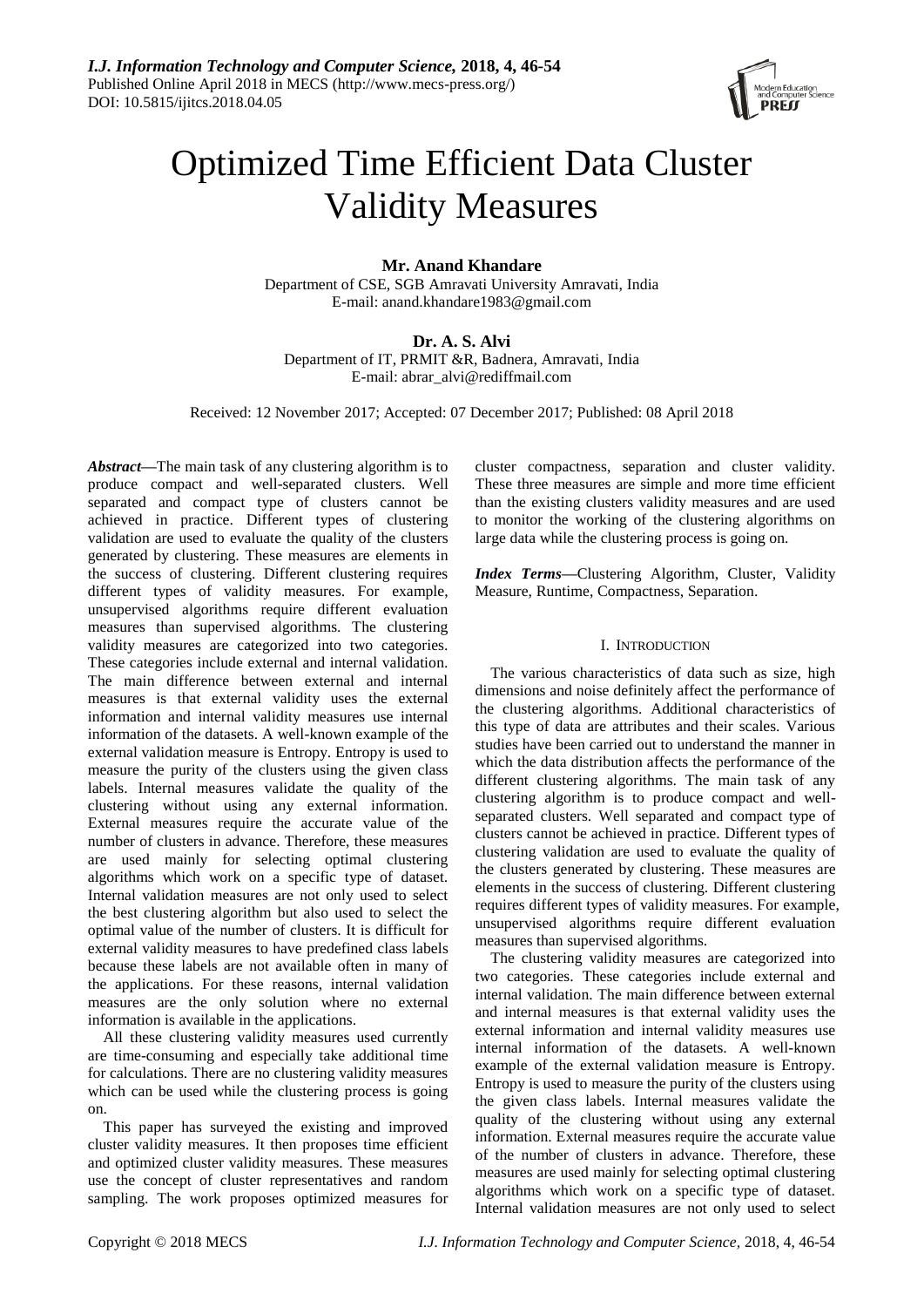the best clustering algorithm but also used to select the optimal value of the number of clusters. It is difficult for external validity measures to have predefined class labels because these labels are not available often in many of the applications. For these reasons, internal validation measures are the only solution where no external information is available in the applications.

All these clustering validity measures used currently are time-consuming and especially take additional time for calculations. There are no clustering validity measures which can be used while the clustering process is going on. The main contribution of this paper is designing optimized and time efficient cluster validity measures so that it can be used while the clustering process is going on.

The organization of this paper is as follows: Section I covers introduction, Section II presents a brief survey of the various literature related clustering and validity measures. The third section covers standard proposed time efficient cluster validity measures. In the fourth section, implementation and the results of this validity measures are discussed. In the last section, the conclusion and references are given.

# II. RELATED WORK

#### *A. Clustering Algorithm*

Clustering is a popular task wherein large heterogeneous datasets are segmented into an optimal number of homogeneous clusters.



Fig.1. Clustering Process

The data clustering in the Figure 1 consists of various steps which are as given follows:

**Feature selection or extraction:** The feature selection step selects different features from a set of features and feature extraction generates the useful features selected using some transformation methods.

**Clustering algorithm design or selection**: This step helps to select existing clustering or design efficient clustering with clustering validity measures.

**Cluster validation**: This validation measure evaluates the quality of the clusters generated by the selected or designed clustering.

**Results interpretation**: Without user-friendly interpretation of the generated clustering results clustering is not useful. So, this step provides meaningful insights of the original dataset contents.

## *B. Standard Clustering Algorithms*

**k-means data clustering:** k-means uses the partitioned based approach where the centroid is associated with each cluster and the data objects are assigned based on close centroids. But one of the issues with this method is to determine the value of the number of clusters and initial centroids. The detailed outline of this clustering is highlighted as follows:

**Input:** Data objects and k **Output:** k clusters

- 1. Select k objects as initial centroids
- 
- 2. Repeat till no change in clusters<br>3. Find distance between data obje
- 3. Find distance between data objects and centroids
- 4. Form clusters by assigning data objects to closest centroids<br>5. Undate centroids Update centroids

**k-medoids:** This is another partitioned based method and also known as the partitioned around method. Here the sequence of data objects are called as the medoids and are generally located in the clusters. This algorithm consists of two phases: build and swap phases. The detailed working of these two phases is given as follows:

|    | <b>Input:</b> Data objects and k                         |
|----|----------------------------------------------------------|
|    | <b>Output:</b> k clusters                                |
|    | Phase I: Build                                           |
|    | 1.1 Select k data objects as medoids                     |
| 2. | Phase II: Swap                                           |
|    | 2.1 Exchange selected objects with unselected objects to |
|    | improve clusters quality                                 |
| 3. | Stop when criteria met                                   |
|    |                                                          |
|    |                                                          |

**Hierarchical clustering:** This method generates nested clusters as results and is used to represent a special type of data structures. These clusters are organized in a hierarchical manner. The required number of clusters in this method of clustering is obtained by the cut algorithm. Following are the two types as discussed.

#### *1. Agglomerative:*

Initially, this algorithm considers the datasets as a single cluster and merges it with closer clusters till only one cluster remains. The detailed steps of this are as given in the algorithm:

|                           | <b>Input:</b> Data objects               |  |
|---------------------------|------------------------------------------|--|
| <b>Output:</b> k clusters |                                          |  |
|                           | Find proximity matrix                    |  |
| 2.                        | Consider all data objects in one cluster |  |
| 3.                        | Repeat till to form one cluster          |  |
| 4.                        | Merge two closest clusters               |  |
| 5.                        | Update proximity matrix                  |  |
| 6.                        | Stop when criteria met                   |  |
|                           |                                          |  |

#### *2. Divisive:*

The working of this clustering is exactly the opposite of agglomerative. Here, the clustering begins with one and an all-inclusive cluster and divides it into multiple clusters containing similar data objects. The outlines of this clustering algorithm are as given in the algorithm: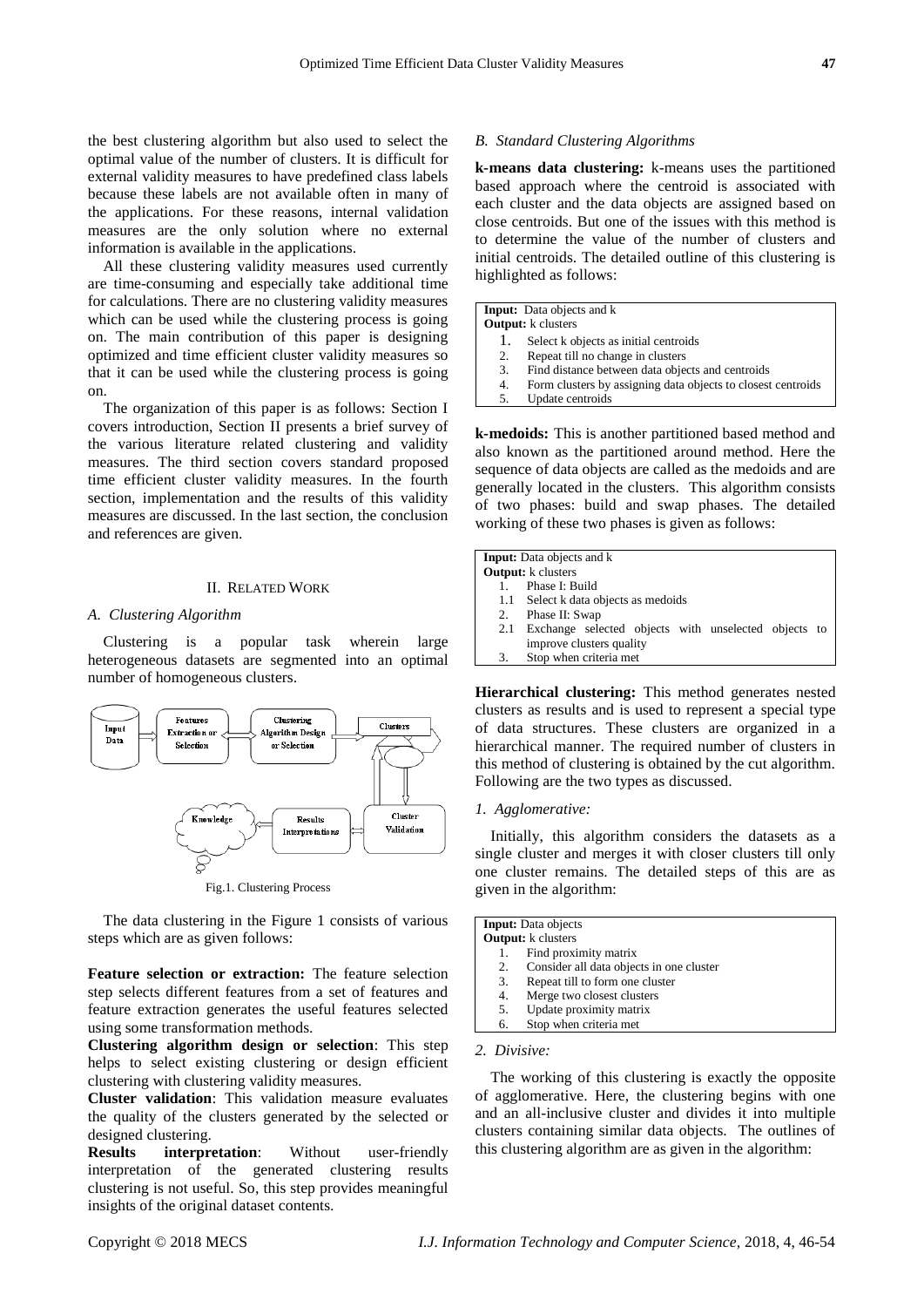| <b>Input:</b> Data objects |                                          |  |
|----------------------------|------------------------------------------|--|
| <b>Output:</b> k clusters  |                                          |  |
|                            | Find proximity matrix                    |  |
| 2.                         | Consider all data objects in one cluster |  |
| 3.                         | Repeat still to form one cluster         |  |
| 4.                         | Merge two closest clusters               |  |
| 5.                         | Update proximity matrix                  |  |
| 6.                         | Stop when criteria met                   |  |

**DBSCAN:** One of the scalable density-based clusterings is the DBSCAN clustering. This clustering requires two parameters as user inputs. The first parameter is the number of data objects within a given radius (Eps) and the second is the core data objects (MinPts) within the radius. There are some special data objects called border objects that have fewer than MinPts within Eps. The detailed steps of clustering are as given in the algorithm:

|    | <b>Input:</b> Data objects, MinPts, and Eps            |
|----|--------------------------------------------------------|
|    | <b>Output:</b> k clusters                              |
| 1. | Arbitrarily selects p points                           |
| 2. | Take all density reachable points using MinPts and Eps |
|    | If point p is gore point than form the eluster         |

- 3. If point p is core point then form the cluster  $\frac{4}{5}$  If point p is border point then no po
- If point p is border point, then no point is densityreachable from p and visit next point
- 5. Continue until all points are visited

Cluster validation process is an important step which can affect the success of all the clustering methods used in different applications. The main application of the cluster validity measure is evaluating the quality of the clusters generated by the clustering algorithms on the datasets. From the simulation and surveys, no clustering algorithm performs best for all of the validity evaluation measures. Most of the available validity measures cover only a subset of important aspects of the clusters. It is also found that these measures are complex and are not time efficient.

## *C. Statandard Validity Measures*

Performance evaluations of the clustering algorithms are not easy for counting the number of logical and syntax errors of the supervised learning algorithms. Generally, cluster validity measures available take the absolute values of the labels of the clusters into consideration. Measurement of the validity of the clusters nowadays is as important as the clustering algorithm itself. It is very difficult to select a clustering algorithm that performs well for all input datasets. One of the challenges in clustering is the varying and emerging high dimension data. Streaming type of input data may contain many features which affect the performance of clustering. This type of data surely hampers the performance of clustering and their evaluation measures. Following are the some of the validity measures [2][3][4] and its advantages and disadvantages:

**Compactness.** Cluster compactness is also known as the diameter and is a special measure used to validate clusters by using only the internal information of the dataset. Hence, the results of good clustering should cluster with high compactness. It measures the average distance between every pair of the data object in the same cluster.

**Separation.** Separation measures the degree of separation between individual clusters. Hence, the results of good clustering should be well-separated clusters. It measures the average distance between centroids and data objects into different clusters.

**Dunn Index.** This index measures the degree of compactness and the degree of separation between individual clusters. It measures the inter-cluster distance over intracluster distance.

**Homogeneity:** It is defined as the validity measure which ensures the quality of the clusters by checking the assignment of the data objects for a single class in only one of the clusters formed.

**Completeness:** It ensures that the elements in a single cluster should be of the same class.

Advantages of these measures are as follows:

- 1 Its score is bounded from 0 to 1.
- 2 It gives an intuitive interpretation of the score.
- 3 Its working does not depend on the structures of the cluster.

The drawback of these measures is as follows:

1 These validity measures are not normalized with respect to random labeling of data.

**Silhouette Score.** The Silhouette is a well-known measure of cluster validity. It measures the average distance between data objects and all other data objects in the same class. Also, it measures the average distance between data objects and all other points in the next closest cluster. Advantages of this measure are as follows:

- 1 This measure has the bounded score between -1 for bad clusters and 1 for good quality clusters.
- 2 The score of this measure is high for clusters which are dense and well separated.

Disadvantages are as follows:

1. The score of this measure is high for the convex type of clusters.

**Calinski-Harabaz Score.** It is the average mean between-cluster dispersion and the within-cluster dispersion. Advantages of this measure are as follows:

- 1. The value of this measure is higher for dense and well-separated type of clusters
- 2. Compared to the other scores this score is fast to compute.

And the disadvantage of this measure:

1. This score is higher for these types of clusters.

The clustering process is considered as the well known unsupervised learning method because it divides the data objects into clusters by ensuring that the data objects in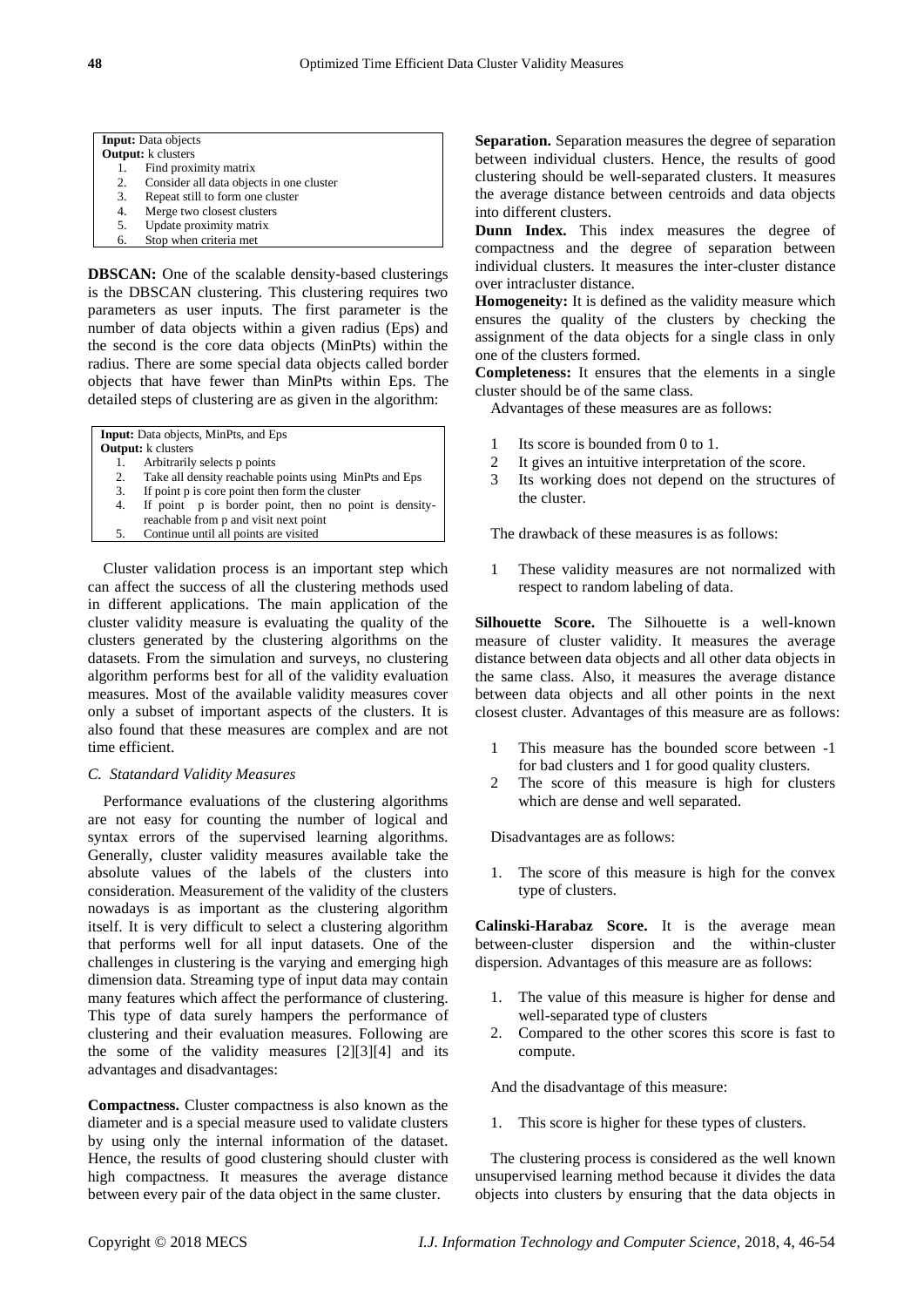one cluster are similar in nature and data objects in two different clusters differ from each other. Application areas of clustering range from science to technologies. Some of the applications include analysis of various images and bioinformatics. Because clustering is an unsupervised task, it is needed to find a technique to validate the quality of the clusters generated by this clustering. Otherwise, it may create issues in the analysis of the different results of clustering.

As discussed in the earlier section, clustering validation is used to evaluate the performance of the clusters and there are two types, internal and external. Therefore, authors Junjie W et al. in focus on the various types of internal cluster validity measures [5][6]. They have studied and simulated these measures on different datasets and present a brief summary of their study on eleven widely used internal crisp clustering validation measures.

The clustering process is also known as cluster analysis and is becoming an important commonly performed step to analyze gene expression profile data. Nowadays one of the challenges of clustering algorithms is the selection of the clustering algorithm from an impressive list of clustering available. Hence, the authors Susmita D et al. propose two novel cluster validation methods [7]. This method has two parts. The first part measures the statistical consistency of the clusters formed and the second measures the biological functional consistency. For a good clustering algorithm, these values should be small.

For the past few years, the quality of clusters generated by different clustering algorithms [15]-[18] is one of the vital issues in the clustering application areas. It is found that most available clustering validity measures are geometry based because the score of these measures is high for this particular type of clusters. Therefore, authors Duoqian M et al. use the model decision theory and various loss functions to propose innovative cluster validity measures. Hence, this measure helps to find the value of the number of clusters [4]. The proposed clustering validity has the ability to deal with monetary values and hence, it differs from the other distance-based validity measures. It is possible to extend the proposed clustering quality measure for performance evaluation with different clustering algorithms such as the fuzzy type of clustering algorithm. From the experiments and simulation of these cluster validity measures for various clustering algorithms on different types of datasets, it is found that these measures are more time consuming and there is no cluster validity measure that is available which can be used while the clustering process is going on.

Various clustering algorithms are discussed in the above sections. In these methods, the clustering relies on a random component. Along with consistency, the stability of the cluster is also an important criterion to compare different clustering methods. Stability is considered as an asset of the clustering process. One of the techniques to overcome the instability problem is the use of cluster ensembles [8]. In this paper, authors use the k-means based clustering ensembles technique. Through this method, each cluster is assigned a number of clusters randomly using initialization. Then the clustering is adjusted and an index is used to define pairwise stability, and entropy is used to define non-pair wise stability.

The basic purpose of clustering is to produce as many clusters as possible. But there should be a proper mechanism to assess the quality clusters generated by clustering. Hence, there is a requirement for cluster validity measures. The authors propose a new cluster validity measure which helps find the optimal value number of clusters produced by the fuzzy clustering and its subtypes [9]. This measure is used to measure the cluster overlap and separation of each data object. This measure uses aggregation operation of the membership degrees.

There are two important elements in cluster analysis. These elements are the clustering algorithm and cluster validity. Qinpei Z et al. propose innovative ideas for both algorithms and cluster validity measures [10]. Here, the centroids ratio is defined to compare results of a newly proposed prototype-based algorithm which is based on the pairwise random swap techniques. This ratio is highly related to the sum square error and other types of validity measures. From the experiments, it is also found that this ratio is simple and fast for calculation.

The authors of this paper propose an innovative method of cluster validity [11]. This new validity measure is not dependent on fuzzy membership, rather it depends on the neighborhood information of data objects to analyze cluster structure. Also, this measure is different from the other because it is not sensitive to find the distance between data objects and its centroids. In this paper, the authors also propose a new clustering method. This clustering prevents this validity measure from the errors which are introduced by the fuzzy membership matrix. The advantage of this newly proposed measure is that it can be used for both hard and fuzzy clustering algorithms. This property measure makes it more useful and a more widely used validity measure without requiring any information about the shape of the clusters. This measure has some issues also. As the measure is the average of the radius of a cluster there is a likelihood that it may go wrong for the thin and longline shape of clusters.

Many authors discuss that clusters generated by the kmeans clustering should be more compact and well separated. But some of the types of k-means clustering are dependent on the intracluster compactness rather than inter cluster separation [12]. So to end this, authors Haijun Z et al. propose an innovative clustering method using the principles of k-means clustering with a focus on compactness and separation. The authors designed objective functions and using these functions new clustering updating rules are derived for the clustering.

In recent research, a more popular way to enhance the performance of clustering is to make a consensus of clustering. The main objective of this clustering is to find single partitioning results by combining the different results of similar or different methods. This method is popular because it finds quality clusters from the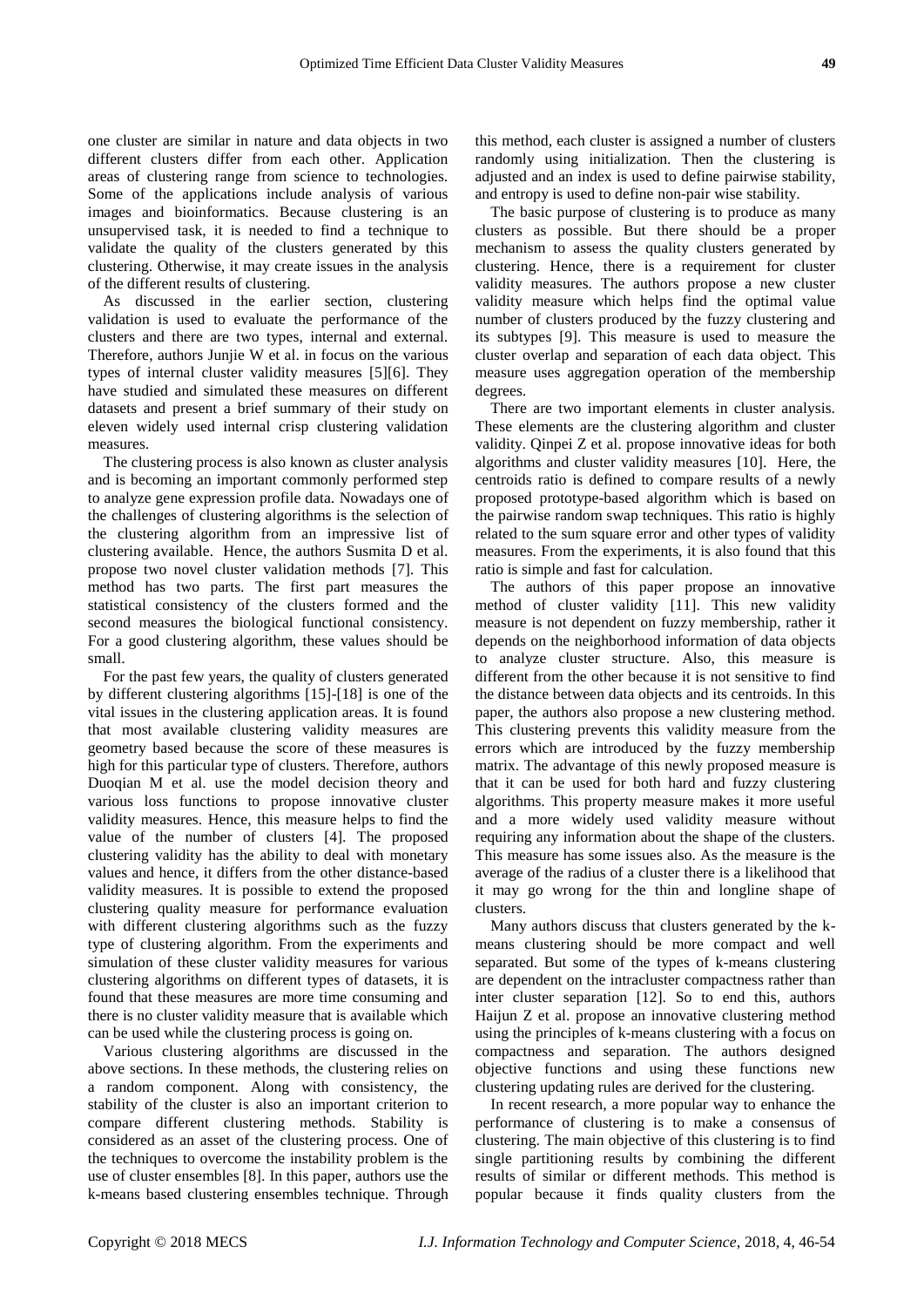heterogeneous datasets. In this literature consensus clustering using k-means is proposed by the authors Jie C et al. with their necessary and sufficient conditions [13]. This condition can help develop a framework for this type of clustering on the complete as well as incomplete datasets. The authors comment that there are some factors which may affect the quality and diversity of standard clustering and consensus clustering. To upgrade the working of clustering, dimension reduction methods may be useful.

Clustering algorithms are used in many different fields [20]-[21]. The authors in the paper [14] present a brief study of dimensional reduction techniques in the k-means clustering. This technique consists of two approaches: the first is feature selection and second is feature extraction. The first feature selection in clustering selects the subsets of the input features and performs clustering on the selected features. The second constructs the artificial features from the selected features and then performs clustering on these constructed features.

### III. PROPOSED CLUSTER VALIDITY MEASURE

From the above-related work on existing and enhanced cluster validity measures, it is observed that no work is available in designing time efficient cluster validity measures. All measures discussed above are complex and are used after the clustering process is complete. But from the surveys and simulation, it was found that these measures are not very time efficient. For large data, these measures take more time to just compare the algorithms. This research has surveyed the existing and improved cluster validity measures. It then proposes time efficient and optimized cluster validity measures. These measures use the concept of cluster representatives and random sampling. The work proposes optimized measures for cluster compactness, separation and cluster validity. These three measures are simple and more time efficient than the existing clusters validity measures and are used to monitor the working of the clustering algorithms on large data while the clustering process is going on. Instead of considering all the data objects in the given datasets, these measures find the cluster representatives using the random sampling method. Then it calculates compactness and separation of these random samples. So, this random sampling method minimizes the required time. The outlines of these measures are presented in the following sections.

## *A. Algorithm to Find Cluster Representatives*

This algorithm finds the number of cluster representatives from original clusters using random sampling.

| Input: Clusters, k                            |  |  |  |  |
|-----------------------------------------------|--|--|--|--|
| Output: Compactness and separation value      |  |  |  |  |
| Step 1: Find Cluster Representatives          |  |  |  |  |
| 1. Find number of clusters representatives    |  |  |  |  |
| $no\_points = points in cluster$              |  |  |  |  |
| if no_points $== 1$                           |  |  |  |  |
| cluster representatives=centoid               |  |  |  |  |
| if no points $\leq k$                         |  |  |  |  |
| num_samples = $k/2$                           |  |  |  |  |
| if no points $> k$                            |  |  |  |  |
| num_samples = $k/2$                           |  |  |  |  |
| if no points $>(2 * k)$                       |  |  |  |  |
| $num\_samples = k$                            |  |  |  |  |
| 2. Find clusters representatives              |  |  |  |  |
| cluster_representatives=random(clusterpoints, |  |  |  |  |
| num_samples)                                  |  |  |  |  |

The flow of this algorithm is depicted in Fig 1:



Fig.2. Flowchart to Find Cluster Representatives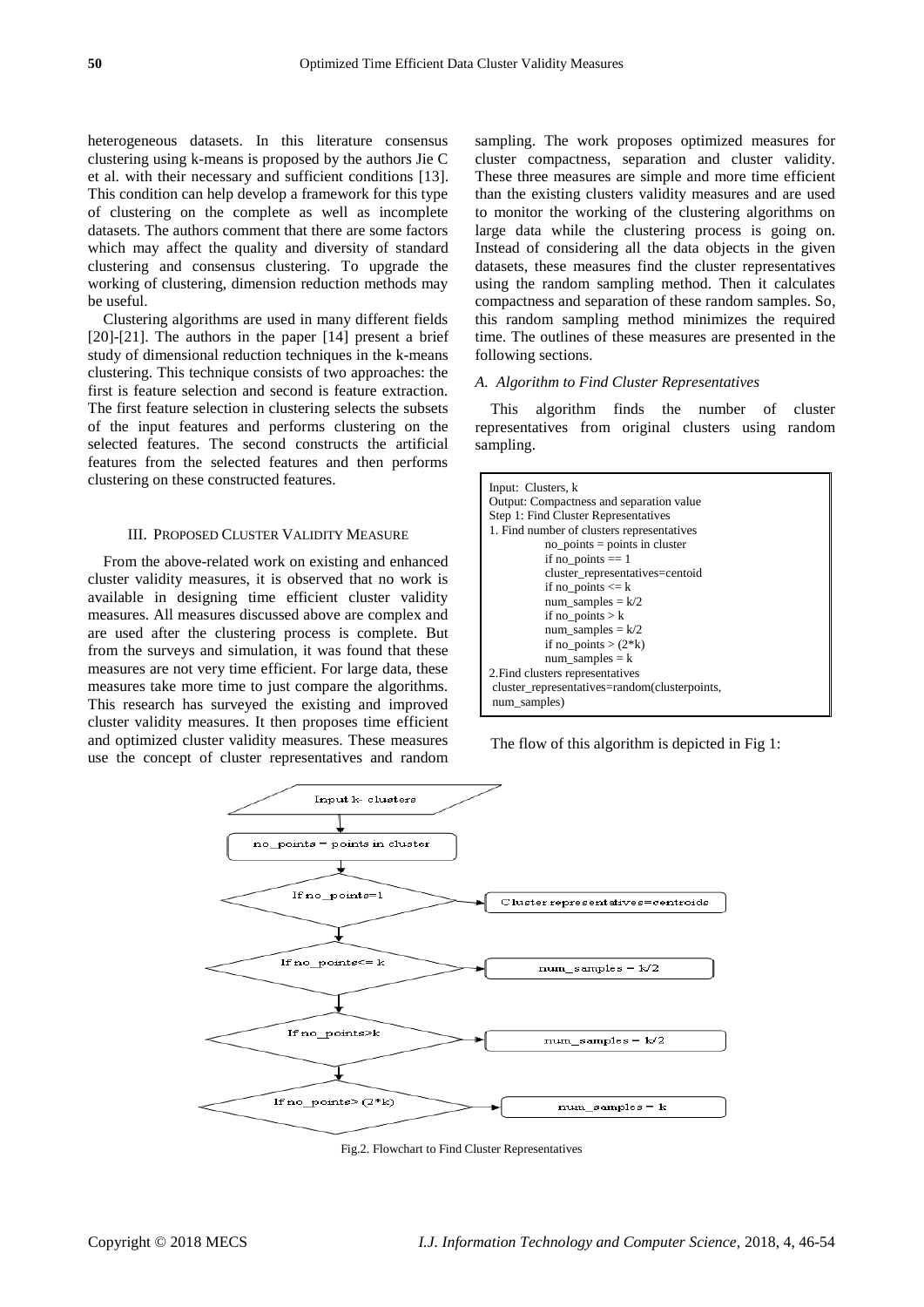### *B. Algorithm to Find Optimized Compactness*

This algorithm finds the optimized compactness using cluster representatives selected in the following algorithm.



The flow of this algorithm is depicted in Fig 2:



Fig.3. Flowchart to Find Optimized Compactness

### *C. Algorithm to Find Optimized Separation*

This algorithm finds the value of optimized separations using cluster representatives selected in following algorithm.



The flow of this algorithm is depicted in Fig 3.



Fig.4. Flowchart to Find Optimized Separation

## *D. Optimized Validity Measure*

This algorithm finds the value of optimized cluster validity measure using optimized compactness and separation calculated in the following algorithm.

| Step 4: Find Optimized Validity Index:                    |  |                 |             |           |
|-----------------------------------------------------------|--|-----------------|-------------|-----------|
| 1. Take value of optimized compactness and separation and |  |                 |             |           |
| Calculate the value of optimized validity measures        |  |                 |             |           |
|                                                           |  |                 |             |           |
| Optimized validity                                        |  | Index=Optimized | separation/ | Optimized |
| compactness                                               |  |                 |             |           |
|                                                           |  |                 |             |           |

## *E. Advantages of Proposed Measures*

Following are the advantages of this proposed optimized cluster validity measure.

- 1. This measure is less complex.
- 2. This measure uses more than one cluster representative for calculating compactness and separation. Hence this measure offers more accurate result.
- 3. An optimized measure is used to monitor the working of the clustering algorithm on large data for more accuracy while the clustering process is going on.

# IV. RESULTS ANALYSIS

This measure is implemented using Python programming language. After implementation, the proposed algorithm is applied to various datasets. The performance of the proposed measures is compared with existing measures using runtime required to calculate the values of this measure. To compare the advantages of the proposed time efficient clustering validity measure over the standard measures this research work uses various real datasets from the Kaggle site. These datasets include accident data, airline clusters, automobiles, cities, cancer data, computer, happy and health datasets. The minimum number of records and variables are 157 and 7 respectively. The maximum number of records and variables are 6259 and 15 respectively. Following Table 1 shows the details of datasets used to simulate the results of proposed measures.

Table 1. Datasets Used

| <b>SN</b>      | <b>Datasets</b>  | Number of<br>instances | Number of<br>attributes |
|----------------|------------------|------------------------|-------------------------|
|                | Accident         | 2057                   | 15                      |
| $\overline{2}$ | Airline clusters | 3999                   |                         |
| 3              | Automobile       | 195                    | 14                      |
| $\overline{4}$ | Cities           | 493                    | 10                      |
| 5              | Cancer           | 228                    | 10                      |
| 6              | Computer         | 6259                   | 8                       |
| 7              | Happy            | 157                    | 10                      |
| 8              | Health           | 202                    | 13                      |

Datasets used for the algorithm are benchmark datasets because these datasets are used by various researchers in the above literature.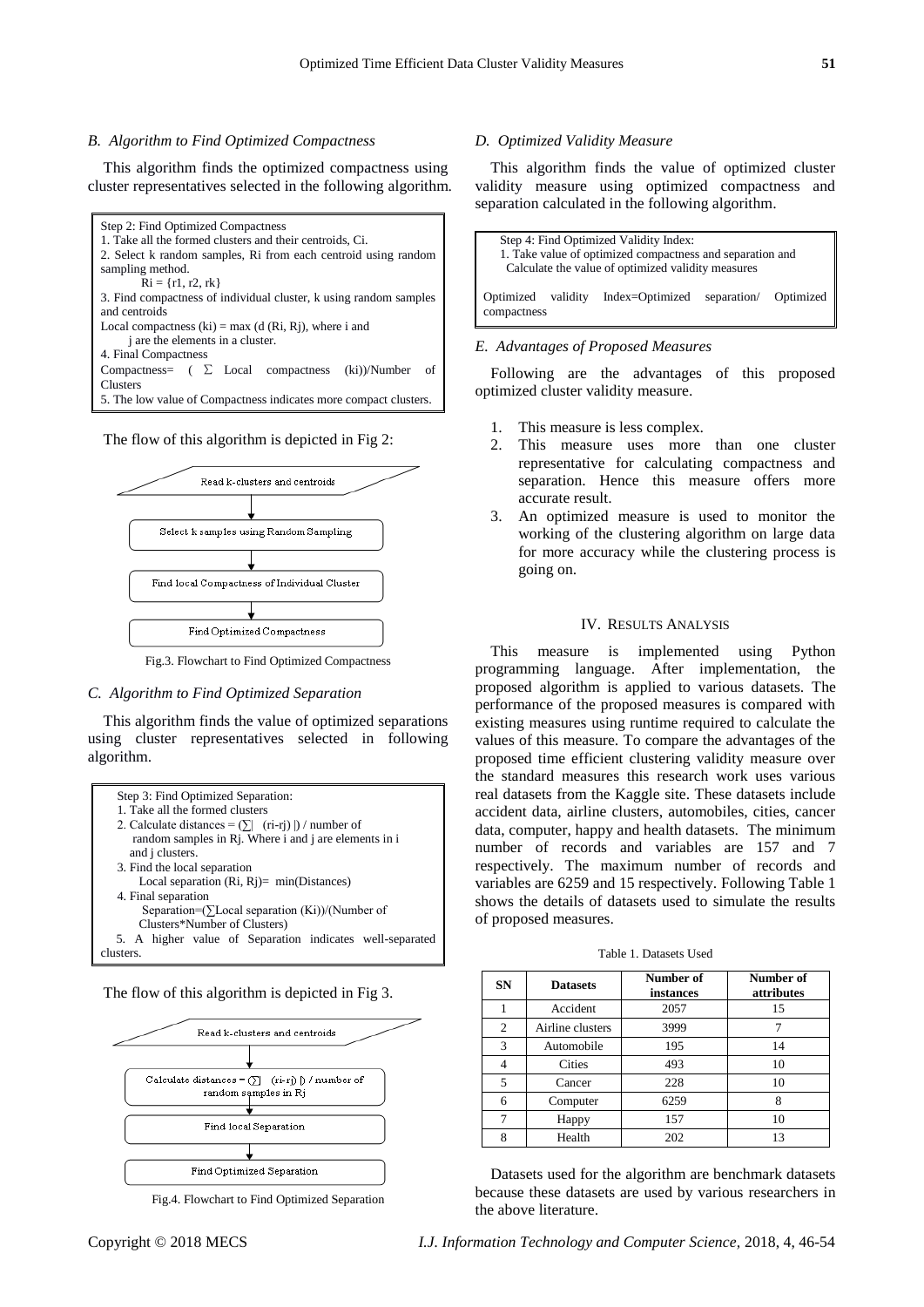This proposed clustering evaluation measure is implemented in the Python programming language on the Linux operating system. The validity of this measure is evaluated by the quality of the cluster while the clustering process is going on. This measure is more time efficient than the existing clusters quality evaluation measures. The performance of this measure is compared with existing compactness and separation measures using run time required to calculate the value of this measure. The sample output of this measure is given in the following the figure:

.<br>9 Accuracy: 95.91<br>istering Matrix efficient: 4, 4, 6, 4, 5, 4, 6, 4,<br>9, 9, 8, 8, 7, 9, 7, 8, tal points: 99 Outliers: 0 dicted K: 9 ampactness and separation : 0.001710697999 Todex : 264.83 A ARASSROSSARA

Fig.5. Output of Proposed Validity Measure

| <b>SN</b>      | <b>Datasets</b>   | <b>Enhanced Scalable k-means</b>                 |                                                    |  |
|----------------|-------------------|--------------------------------------------------|----------------------------------------------------|--|
|                |                   | <b>Existing Measures</b>                         | <b>Proposed Measures</b>                           |  |
| $\mathbf{1}$   |                   | Compactness: 7950.13                             | Optimized Compactness: 3813.07                     |  |
|                | Accident          | Separation: 21.89                                | Optimized Separation: 1905.68                      |  |
|                |                   | Dunn Index: 0.0028                               | Optimized Validity Index: 0.4998                   |  |
|                |                   | Time required for existing<br>measures: 0.000776 | Time required for proposed measures:<br>0.0000263  |  |
|                |                   | Compactness: 593070.11                           | Optimized Compactness: 37127.45                    |  |
|                |                   | Separation: 222.1                                | Optimized Separation: 71972.77                     |  |
| $\mathfrak{2}$ | Airlines clusters | Dunn Index: 0.0004                               | Optimized Validity Index: 1.9385                   |  |
|                |                   | Time required for existing<br>measures: 0.00285  | Time required for proposed<br>measures: 0.000312   |  |
|                |                   | Compactness: 1424232.56                          | Optimized Compactness: 228411.65                   |  |
|                |                   | Separation: 611.9                                | Optimized Separation: 638389.33                    |  |
| 3              | Cities            | Dunn Index: 0.0004                               | Optimized Validity Index: 2.7949                   |  |
|                |                   | Time required for existing<br>measures: 0.00354  | Time required for proposed measures:<br>0.000740   |  |
|                |                   | Compactness: 14672.13                            | Optimized Compactness: 2980.41                     |  |
|                |                   | Separation: 180.51                               | Optimized Separation: 3828.76                      |  |
| $\overline{4}$ | Automobile        | Dunn Index: 0.0123                               | Optimized Validity Index: 1.2846                   |  |
|                |                   | Time required for existing<br>measures: 0.00227  | Time required for proposed measures:<br>0.000740   |  |
|                |                   | Compactness: 649.57                              | Optimized Compactness: 333.4                       |  |
|                | Cancer            | Separation: 30.45                                | Optimized Separation: 456.8                        |  |
| 5              |                   | Dunn Index: 0.0469                               | Optimized Validity Index: 1.3701                   |  |
|                |                   | Time required for existing<br>measures: 0.002439 | Time required for proposed measures:<br>0.0000536  |  |
|                | Computer          | Compactness: 2837.01                             | Optimized Compactness: 1909.64                     |  |
|                |                   | Separation: 14.66                                | Optimized Separation: 1320.94                      |  |
| 6              |                   | Dunn Index: 0.0052                               | Optimized Validity Index: 0.6917                   |  |
|                |                   | Time required for existing<br>measures: 0.000514 | Time required for proposed measures:<br>0.00000791 |  |
| 7              |                   | Compactness: 2.25                                | Optimized Compactness: 3.07                        |  |
|                |                   | Separation : 0.22                                | Optimized Separation: 2.43                         |  |
|                | Happy             | Dunn Index: 0.0995                               | Optimized Validity Index: 0.7909                   |  |
|                |                   | Time required for existing<br>measures: 0.003472 | Time Required for proposed<br>measures: 0.000888   |  |
|                | Health            | Compactness: 153.69                              | Optimized Compactness: 169.41                      |  |
|                |                   | Separation: 10.43                                | Optimized Separation: 82.22                        |  |
| 8              |                   | Dunn Index: 0.0679                               | Optimized Validity Index: 0.4853                   |  |
|                |                   | Time required for existing: 0.00230              | Time Required for proposed<br>measures: 0.000679   |  |

Table 2. Comparative Results of Measures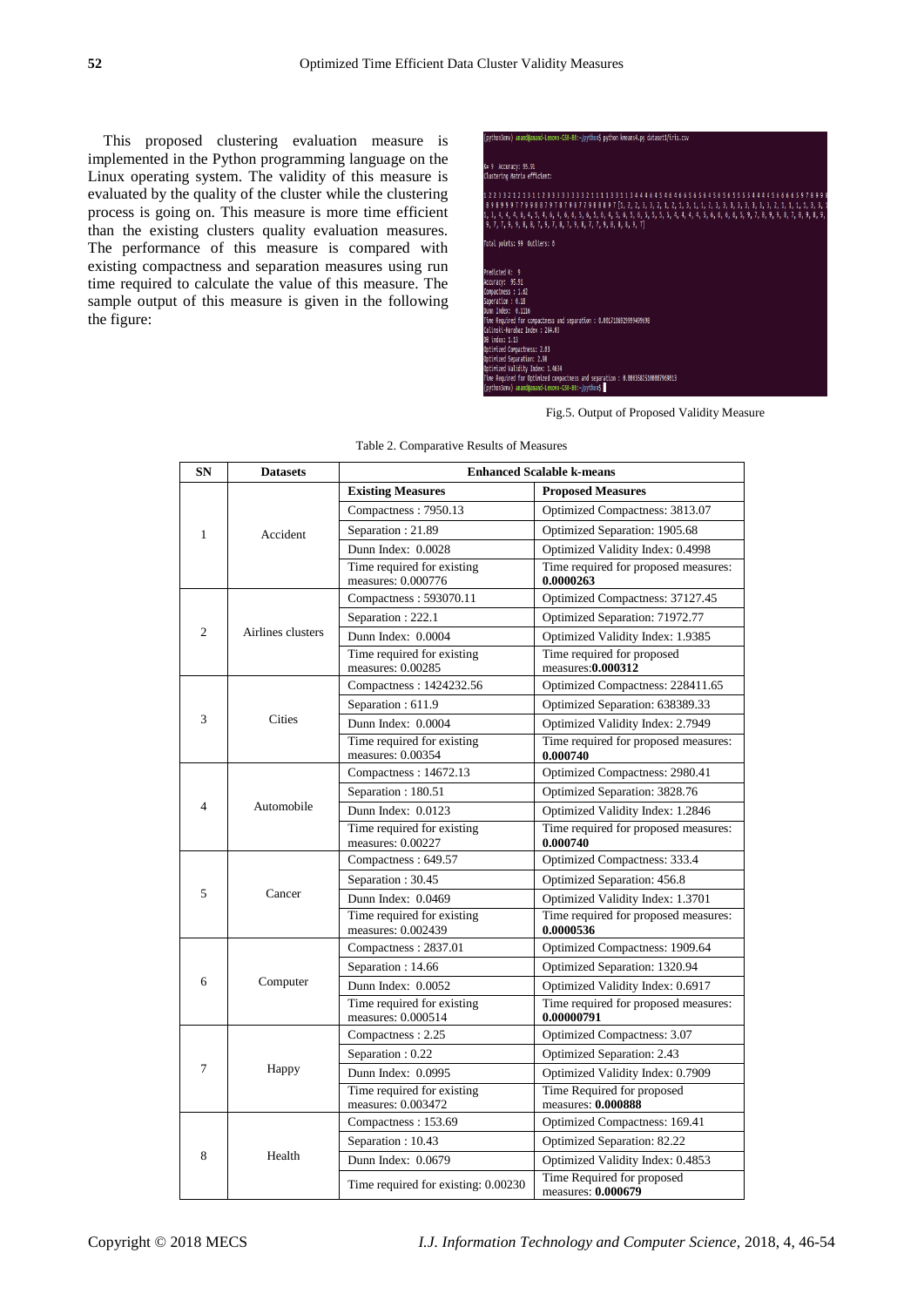This measure is used to evaluate the quality of the enhanced scalable clustering algorithm and k-means clustering algorithm. And it is found that the proposed measure is more time efficient than the existing measures. The results of this measure are shown in Table 2.

The average runtime of the proposed cluster validity measures is reduced by at least 25% than the existing cluster validity measures. The performance analysis of these measures is also shown in the following the Figure 5 and Figure 6.



Fig.6. Runtime of Proposed Validity Measure



Fig.7. Runtime of Proposed vs. Existing Measure

Various existing measure are also implemented for the above datasets. Then runtime for standard separation and compactness and Dunn index is calculated. From the figure 6 and figure 7, it is observed that average runtime of proposed measure is reduced for all the data sets. For some datasets, standard measures are taking to much time to calculate index value. But the proposed measures are to faster than these standard measures. For all the datasets, proposed measure is taking at least 25% time to calculate index value.

## V. CONCLUSION AND FUTURE WORK

This paper surveyed and studies the various existing and improved cluster quality measures. From the simulations of these measures, it is found that these measures are time-consuming. Also, all these measures are used to complete the clustering process. No measures are developed to check the performance of the clusters while the clustering process is going on. Hence, this work proposes time efficient cluster validity measures while clustering. These measures use the concept of cluster representatives and the random sampling method. This work proposes optimized measures for cluster compactness, separation and cluster validity. The measures are simple and more time efficient than the existing clusters validity measures. These three measures are used to monitor the working of the clustering algorithms on large data while the clustering process is going on. From the experiments of this measure on various datasets, it is observed that the average runtime of this measure increases by 25 % than the existing cluster validity measures.

#### **REFERENCES**

- [1] Rui Xu, Donald Wunsch II, "Survey of Clustering Algorithms, " IEEE transactions on neural networks, vol. 16, no. 3, May 2005.
- [2] M.H Dunham, "Data mining-Introductory and advanced concepts", Pearson Education 2006.
- [3] Sriparna Saha, Sanghamitra Bandyopadhyay, "Performance Evaluation of Some Symmetry-Based Cluster Validity Indexes ", IEEE Transaction on systems, man, and cybernetics—part c: applications and reviews, vol. 39, no. 4, 2009.
- [4] Pawan Lingras, Member, Min Chen, and Duoqian Miao, "Rough Cluster Quality Index Based on Decision Theory", IEEE Transactions On Knowledge And Data Engineering, vol. 21, no. 7, July 2009.
- [5] Yanchi Liu, Zhongmou Li, Hui Xiong, Xuedong Gao and Junjie Wu, "Understanding of Internal Clustering Validation Measures ", IEEE International Conference on Data Mining, 2010.
- [6] Yanchi Liu, Zhongmou Li, Hui Xiong, Xuedong Gao, Junjie Wu, and Sen Wu, "Understanding and Enhancement of Internal Clustering Validation Measures ", IEEE Transactions On Cybernetics, vol. 43, no. 3, June 2013.
- [7] Susmita Datta and Somnath Datta,"Validation Measures for Clustering Algorithms Incorporating Biological Information", International Multi-Symposiums on Computer and Computational Sciences, 2006.
- [8] Ludmila I. Kunchev and Dmitry P. Vetrov, "Evaluation of Stability of k-means Cluster Ensembles with Respect to Random Initialization", IEEE Tran. On Pattern Analysis and Machine Intelligence, Vol. 28, No. 11, November 2006.
- [9] Hoel Le Capitaine, CarlFrelicot," A Cluster-Validity Index Combining an Overlap Measure and a Separation Measure Based on Fuzzy-Aggregation Operators", IEEE Transactions on Fuzzy Systems, Volume: 19, Issue: 3, June 2011.
- [10] Qinpei Zhao and Pasi Fränti, "Centroid Ratio for a Pairwise Random Swap Clustering Algorithm", IEEE Transactions on Knowledge And Data Engineering, vol. 26, no. 5, May 2014.
- [11] Hongyan Cui, Mingzhi Xie, Yunlong Cai, Xu Huang and Yunjie Liu," Cluster validity index for adaptive clustering Algorithms", IET Communication., vol. 8, Iss. 13, 2014.
- [12] Xiaohui Huang, Yunming Ye, and Haijun Zhang, "Extensions of k-means-Type Algorithms: A New Clustering Framework by Integrating Intracluster Compactness and Intercluster Separation", IEEE Transactions on Neural Networks and Learning Systems, vol. 25, no. 8, August 2014.
- [13] ao, and Jian Chen, "k-means-Based Consensus Clustering: